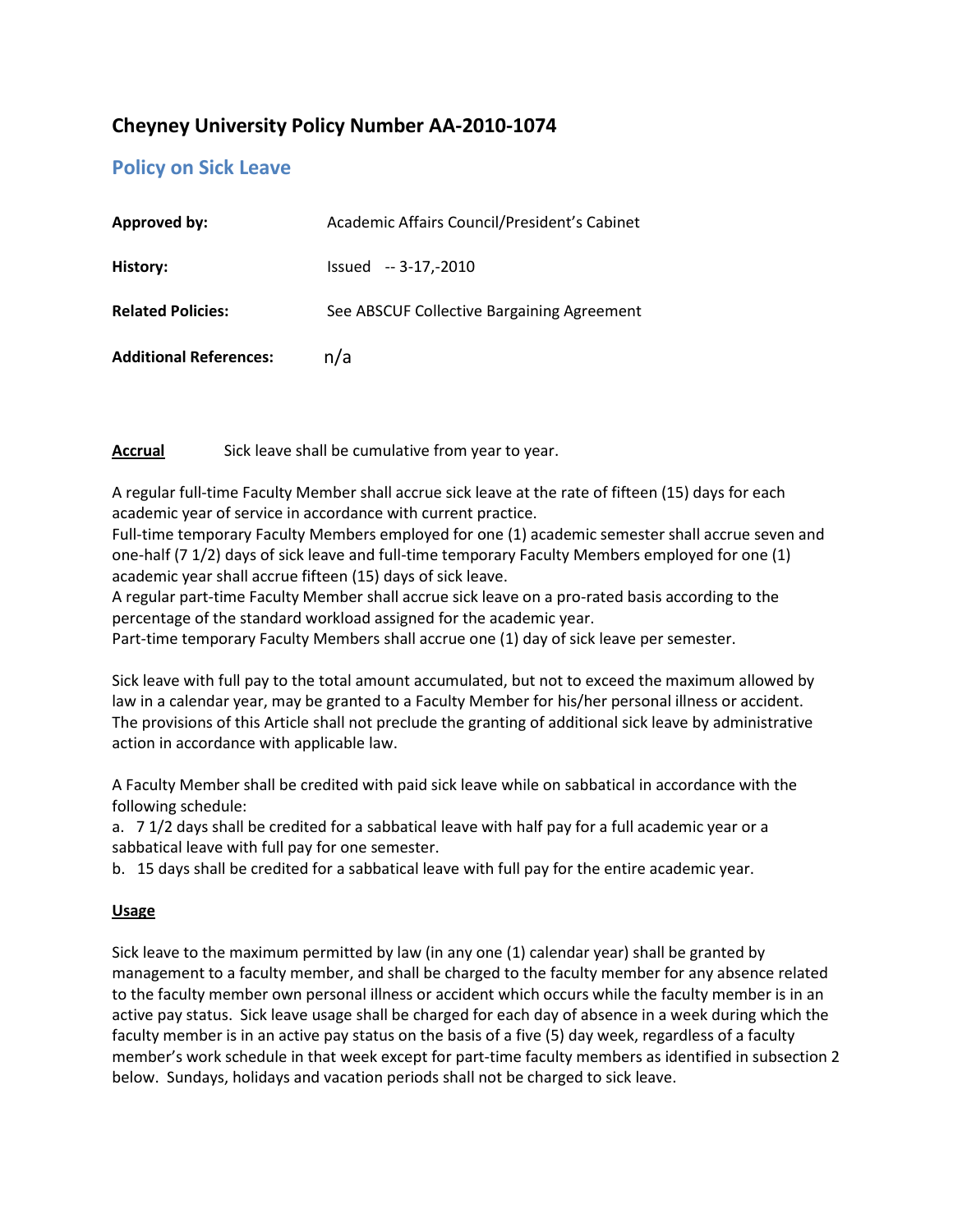A full-time faculty member who is absent for a partial day shall be charged one-half (1/2) day of sick leave. A part-time faculty member shall be charged one-half (1/2) day of sick leave for absences on days where he/she is scheduled to teach one (1) class and a full day of sick leave for absences when two (2) or more classes are scheduled to be taught.

No sick leave shall be used if the reason for the requested sick leave is an accidental injury which occurred while the faculty member was engaged in remunerative work unrelated to University duties. A physician's statement may be required for absences of three (3) or more consecutive days because of illness, or in situations where, in the opinion of the faculty member's appropriate Dean or other appropriate management personnel, sick leave is being abused.

Faculty members may use accumulated sick leave while working on a summer school contract in accordance with the following policy:

A faculty member who becomes ill after beginning summer classes may use accumulated sick leave if he or she has not yet used more than the maximum number of days allowed by law in the current calendar year.

A faculty member who is contracted to teach summer school and cannot report for work in accordance with the terms of the contract because of illness shall be permitted to use accumulated sick leave for the duration of the contracted session; provided that the faculty member submits proof of illness or disability in the form of a physician's certificate which shall be submitted prior to the start of the summer session if possible, and which shall state a prognosis and expected date of return; and provided further that the University may require the faculty member to be examined by a physician of the University's choice. If the physician chosen by the University determines that the illness or disability will not prevent the faculty member from fulfilling his/her contract duties and responsibilities, no sick leave shall be granted.

A regular faculty member who notifies the appropriate supervisor of a reasonable delay in reporting for the beginning of summer employment may be granted paid sick leave for the period of absence.

Temporary faculty appointed for summer school are not entitled to receive pay for periods of absence due to illness.

Sick leave of one (1) week or less for Academic faculty members may, at the discretion of the President or his/her designee, require that classes be covered by colleagues of the faculty member. For a sick leave period of more than one (1) week, the affected classes shall be covered, at the discretion of the President or his/her designee, either by hiring a temporary faculty member or by assigning classes to another faculty member. In this latter situation, overload, in accordance with Article 25, OVERLOAD, shall be paid to the extent the assignment exceeds the maximum teaching load provided in this Agreement.

In accordance with Act 182, whenever a faculty member shall be absent from duty because of a death in the immediate family of said faculty member, there shall be no deduction in salary of said faculty member for an absence not in excess of three (3) days. Members of the immediate family shall be defined as father, mother, brother, sister, son, daughter, husband, wife, domestic partner, or parent-inlaw. Also included shall be any near relative who resides in the same household or any person with whom the faculty member has made his/her home. In addition, a faculty member may use up to two (2) days of sick leave for this purpose. The actual days to be granted shall be such as will accommodate the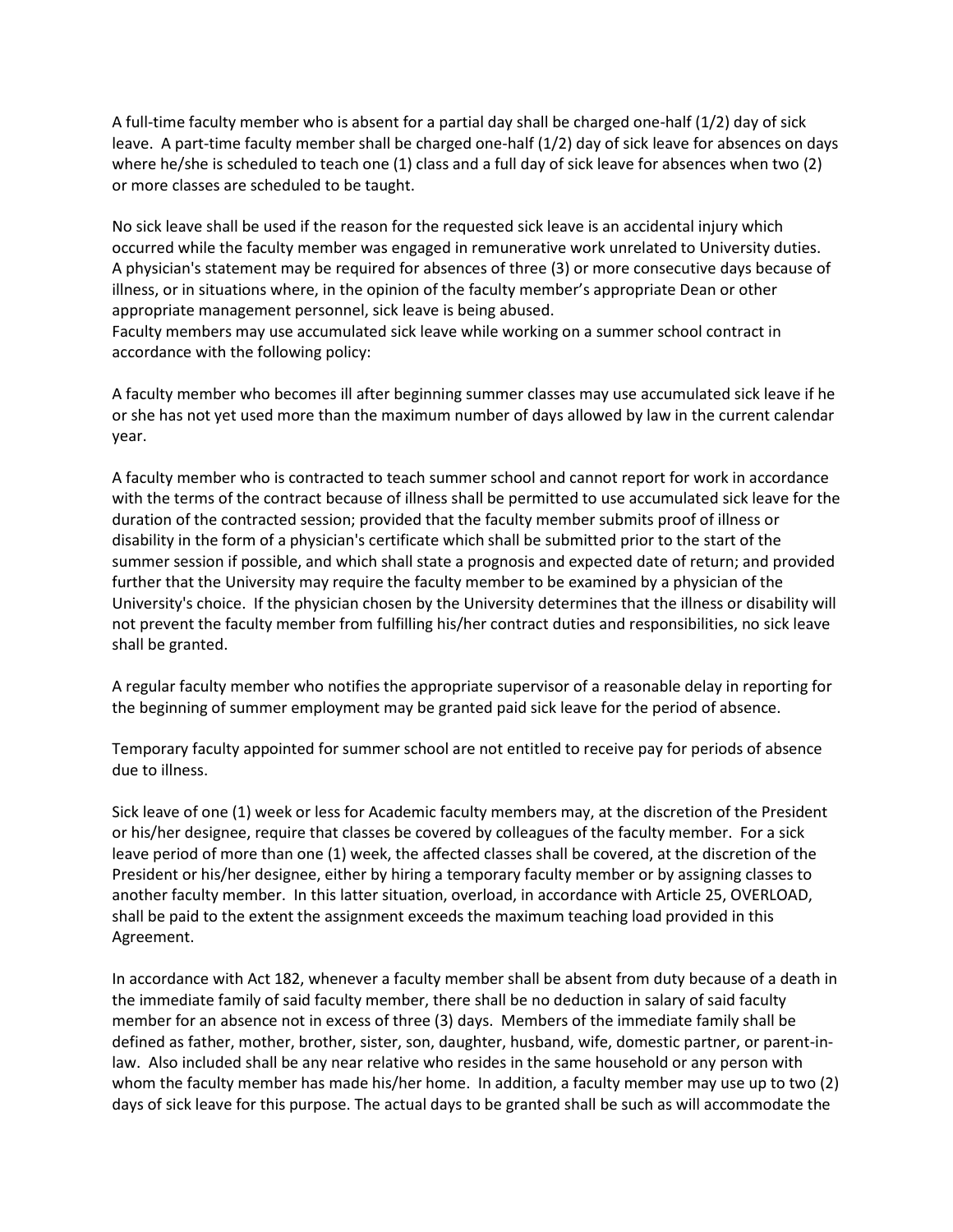reasonable needs of the faculty member involved, and it is expected that his/her classes or other responsibilities will be covered by his/her colleagues.

Where sickness in the immediate family requires the faculty member's absence from work, faculty members may use not more than five (5) days of sick leave entitlement in each calendar year for that purpose. Unless granted an exception by the President or his/her designee, immediate family is defined as the husband, wife, domestic partner, child, or parent, of the faculty member or child of the faculty member's domestic partner. The University may require proof of such family sickness in accordance the CBA.

#### **Sick Leave Bank**

A sick leave bank shall be established at each University. All faculty members who have earned a minimum of 315 days of sick leave shall be required to contribute one (1) day of sick leave each year to a sick leave bank. Should the sick leave bank be depleted, faculty members may contribute unused sick leave on a voluntary basis.

Faculty members who have exhausted all accumulated, paid leave and personal days may submit a request to local APSCUF to use days from the University sick leave bank up to the maximum allowed by law in one (1) calendar year.

The sick leave bank will be administered by local APSCUF which shall notify the University of any faculty member who has received approval to withdraw paid sick leave from the bank and the number of days approved. Local APSCUF shall provide the University with a report of all sick leave bank activity at the end of each academic year.

## **Reporting Sick Leave**

Except for emergencies, all requests for sick leave which can be anticipated (hospitalizations, surgical procedures, etc.) shall be submitted in advance. The request shall be on a signed leave form which identifies the faculty member and the period of absence. The request shall be submitted to the appropriate Dean, or other appropriate management personnel, who shall indicate his/her approval or disapproval and return a signed copy of the request to the faculty member.

When a faculty member experiences an emergency illness, it is incumbent on the faculty member to notify the appropriate Dean or other appropriate management personnel in a timely fashion. The University personnel office shall maintain the official leave record of faculty members in accordance with the provisions of Article 13 of the APSCUF CBA (Personnel Files) and shall make periodic adjustments as appropriate to insure credit/usage records.

#### **Payment for Sick Leave on Retirement**

A faculty member who retires shall be paid for his/her unused sick leave, in accordance with the schedule set forth in section below.

Upon retirement from the STATE SYSTEM/UNIVERSITIES, the following payment schedule shall apply: